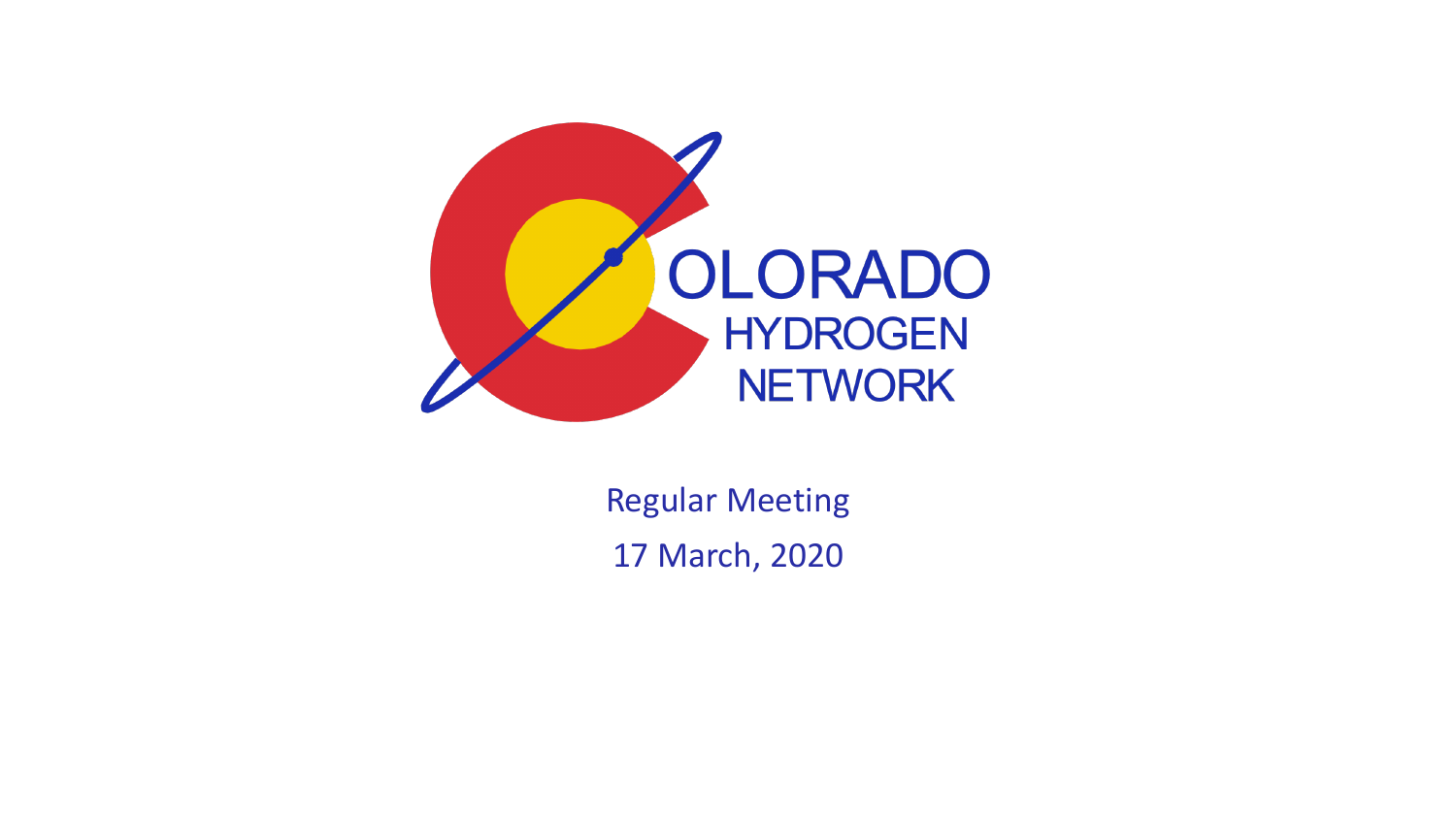### **Agenda**

- Business Meeting
	- Officers selected
	- Now signing up members
- Activity Report
	- Meetings with Colorado Energy Office on Colorado Hydrogen Roadmap
	- Telecon with Center for Transportation and the Environment
	- Drafting of standard presentations
	- **Contacts**
- Projects
	- ⎻ Hydrogen fueling pilot program
	- Podcast
	- Request for help from members to engage utilities, commercial users, investors
- Discussion / Q&A

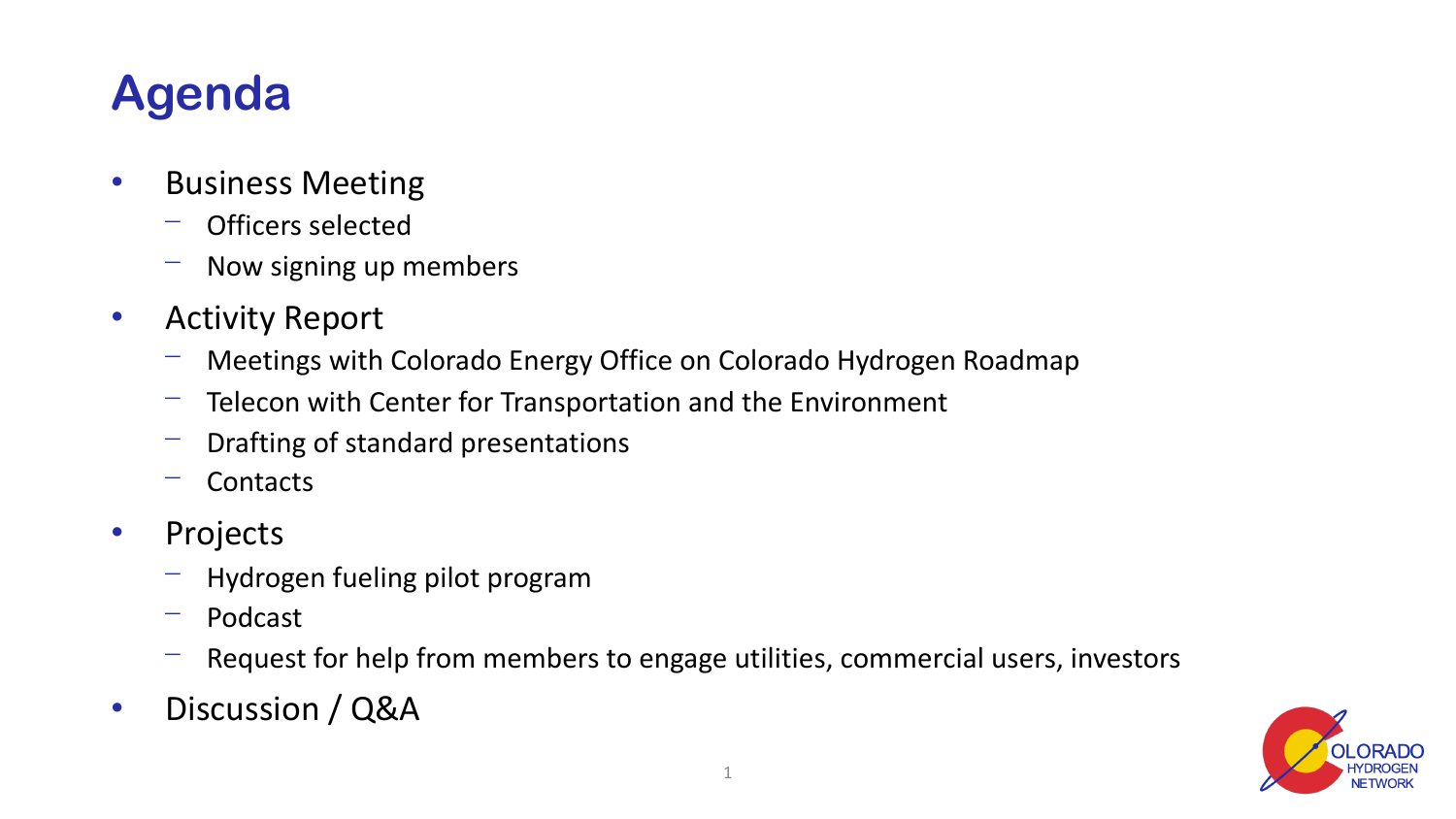#### **Business**

- CHN has 5 officer positions
	- Led by two Co-Directors
		- Director of Strategy and Partnerships Frans Westenbrink
		- Director of Operations Brian DeBruine (full time)
	- Communications Director Still searching (please send nominations)
	- CCIA Director of Partnerships Mary Austin, CCIA
	- Technology Officer Dr. Bryan Willson
- No other nominations were received for the Strategy and Partnerships or Operations Director positions

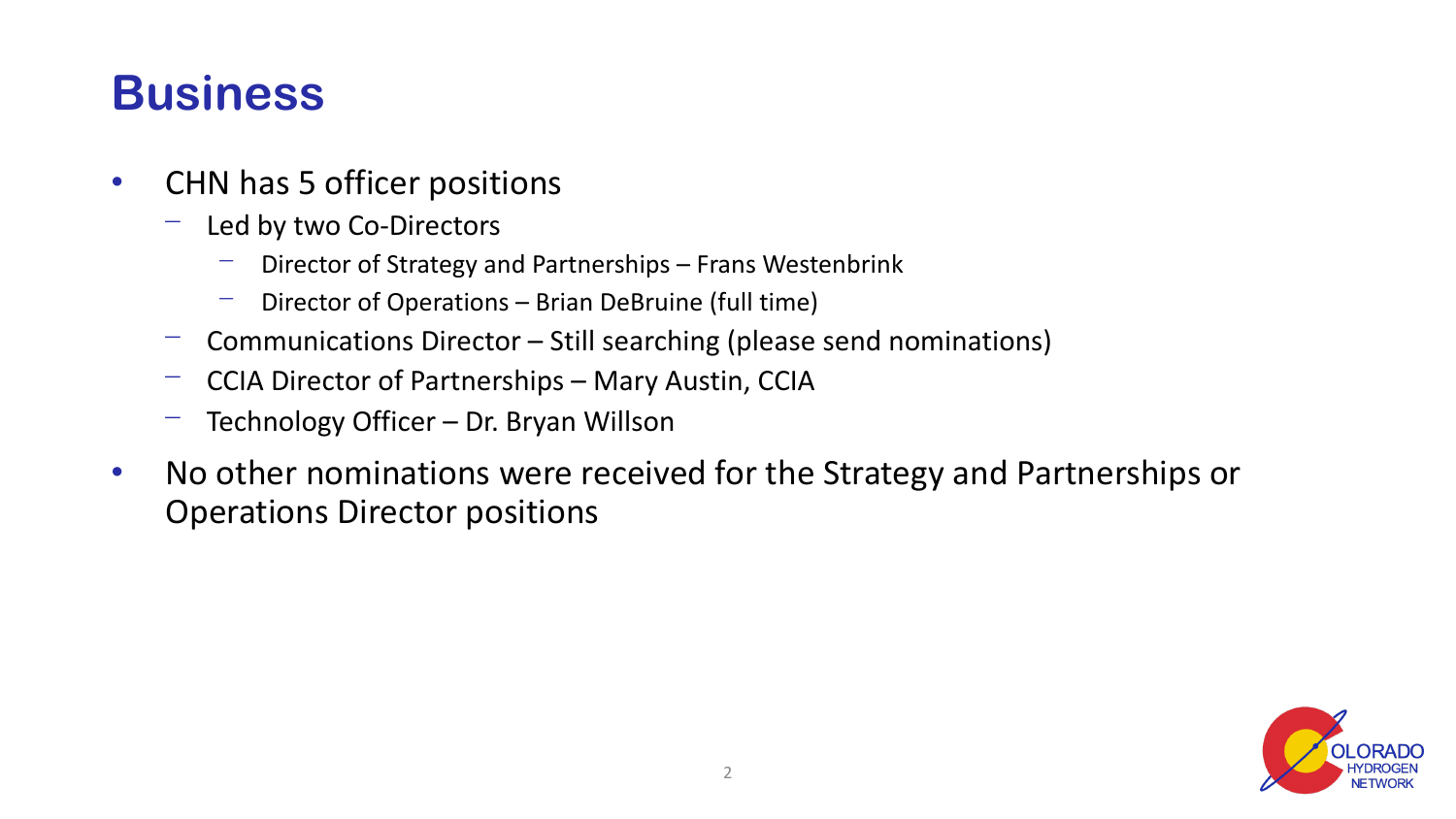#### **Business (continued)**

- Membership
	- Letters have gone out to selected CCIA members inviting them to join CHN at no charge
		- Requesting that interested CCIA members sign a letter of commitment
	- ⎻ Official CHN members to date
		- Vairex, Starfire Energy, Lightning Systems, Innosphere, Colorado State University
	- Working on establishing reciprocal membership with organizations
		- Renewable Hydrogen Alliance (renewableh2.org) and several more
- Website
	- Updated with officers, added March Newsletter
	- Working on a "Hydrogen 101" document as a primer

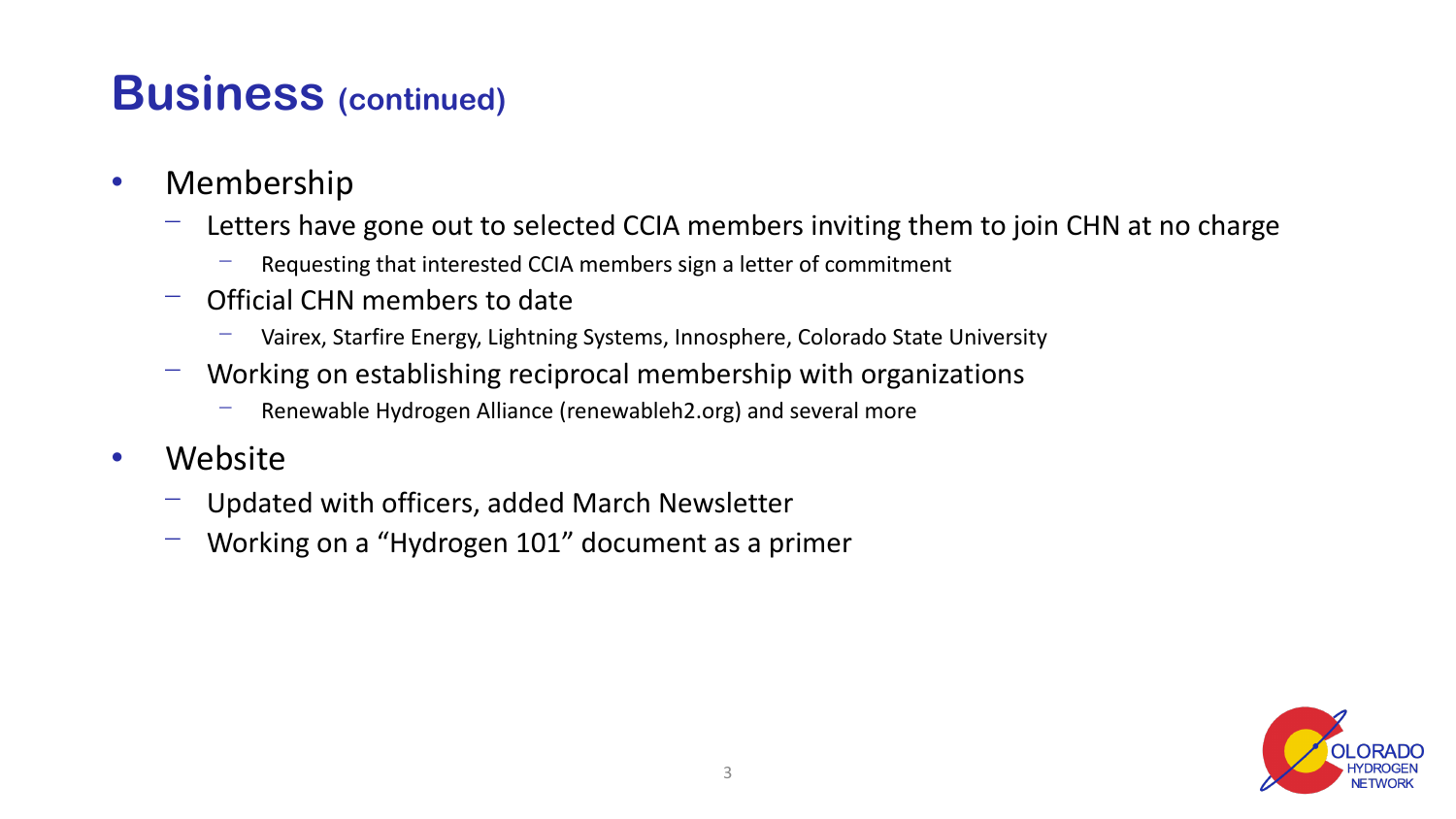# **Activity Report**

- Colorado Energy Office Hydrogen Roadmap
	- Telecon on March 16 included
		- ⎻ Christian Williss Dir. Transportation, Fuels & Technology
		- Keith Hay Director of Policy
	- CEO is requesting funding to pursue
- Telecon with Center for Transportation and the Environment [\(cte.tv](cte.tv))
	- CTE may be able to assist us with our hydrogen fueling deployment
	- CTE is a nonprofit organization that develops, promotes, and implements advanced transportation technologies, vehicles, and fuels that reduce environmental pollution and fossil fuel dependency
	- ⎻ CTE helps manage projects with a team of engineers, planners, and project managers
	- A few of their members are: Ballard, New Flyer, PlugPower, Toyota, Van Hool, GE, GM, Renewable Hydrogen Alliance, Trillium, Siemens, Hydrogenics, Engineering Procurement and Construction (EPC)
- All three Concept Papers for the DoE grant were rejected
	- ⎻ Gordon Dash, Oil & Public Safety, CHN

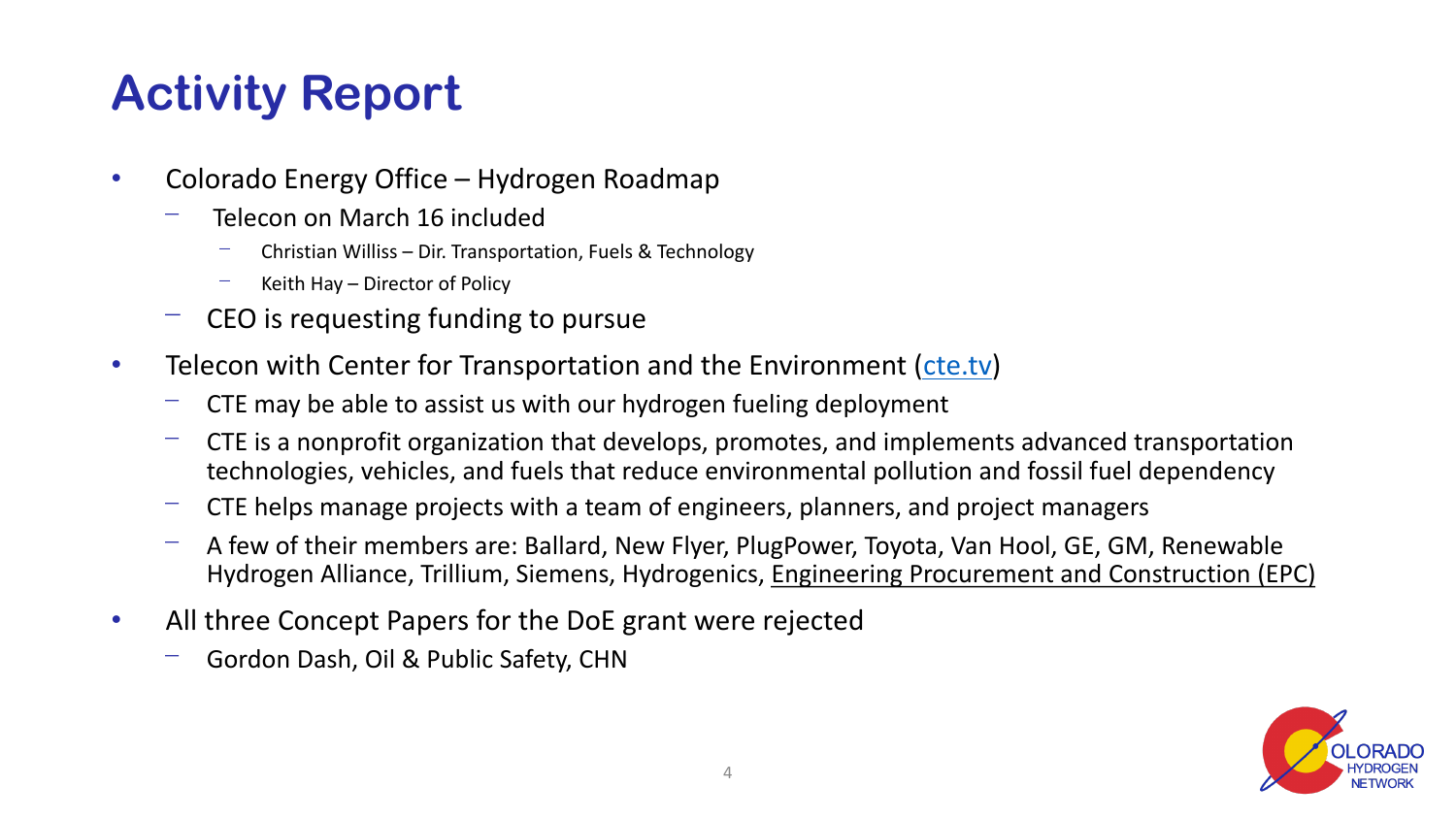# **Projects**

- We are working on a campaign to deploy 2 to 6 modular fuel stations
	- Standard presentations have been prepared
		- Tailored versions for specific audiences such as municipalities, utilities, investors
	- Key enablers
		- Favorable electric rates enable selling hydrogen at parity with gas or diesel and provide margin to pay for the station
		- Modular fuel station with investor backing (DasH2energy.com)
		- A commercial user is needed for each station (bus, truck, fleet) to meet Return on Investment (ROI)
	- Discussions with City of Boulder who is interested in sponsoring at least one fuel cell bus
- Planning has started to produce a podcast
	- To be produced by Reid Productions AB, Stockholm (at no charge)
		- Company provides executive training, voice artistry and training, audio commercials for major corporations
		- Monte Reid is a close friend of Brian's
		- See: [reid.se a](reid.se)nd [montevoice.com](http://montevoice.com/)
	- Podcast will showcase efforts throughout the world to deploy hydrogen (especially fueling)
	- Will provide increased exposure for CHN